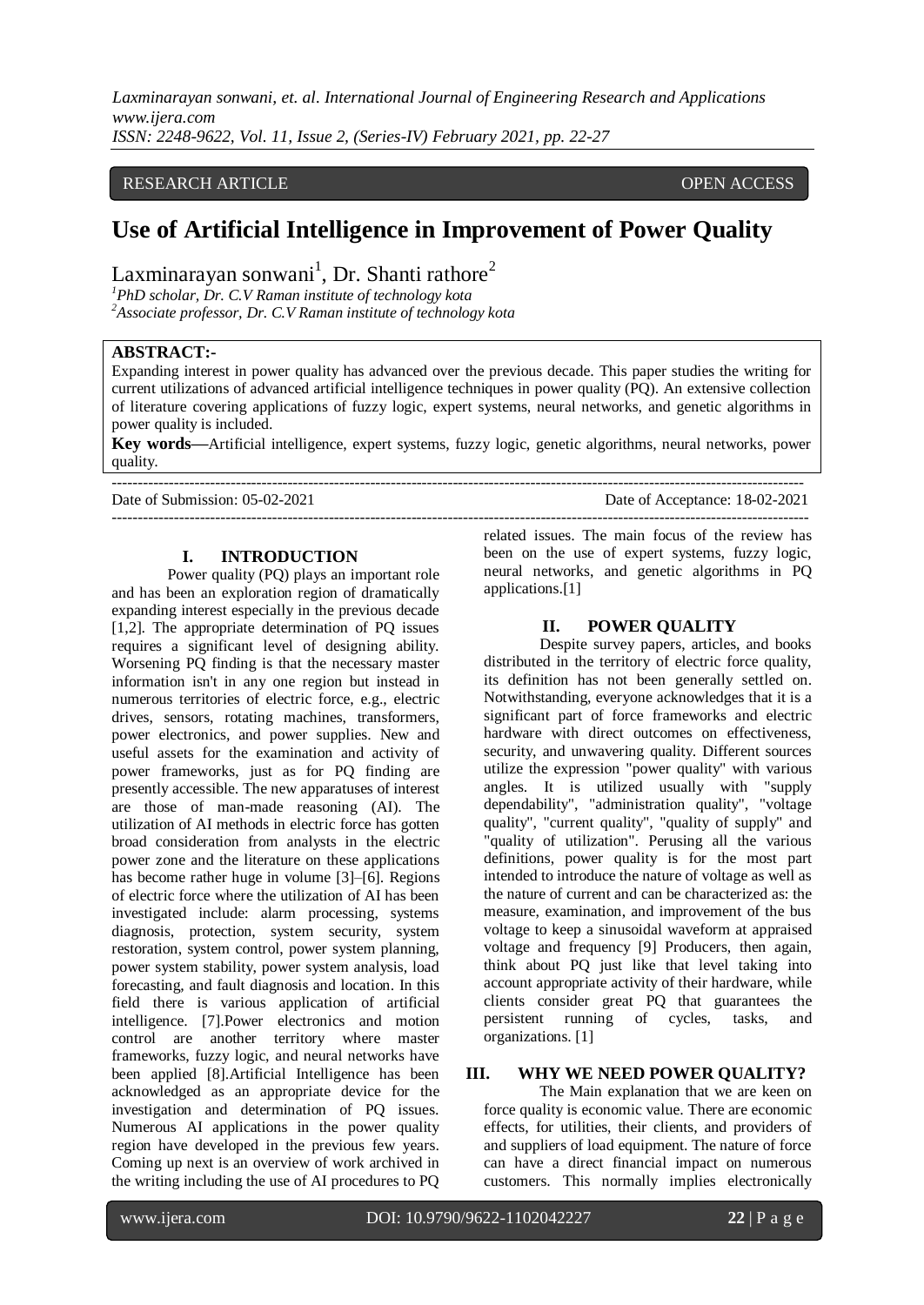controlled, energy effective gear that is frequently significantly more delicate to variety in the supply voltage. Private clients normally don't endure direct financial misfortune or the weakness to acquire pay because of most influence quality issues, yet they can be an intense power when they comprehend that the utility is offering helpless assistance. Numerous makers are additionally unconscious of the sorts of aggravations that can occur on force frameworks. The essential obligation regarding amending lack in load equipment eventually lies with the end client who should buy and work it. Particulars should incorporate force execution rules. Since many end users are also unaware of the danger, one useful service that utilities can provide is especially information on power quality and the requirements of load equipment to properly operate in the real world. [9]

## **IV. EVALUATION PROCEDURE OF POWER QUALITY**

Basic evaluation procedure for the power quality audit.

 First step is to identify the problem what is the exact problem for ex. Voltage sag, voltage swell, flickering etc.

 Second step is to list out the problems and arrange into particular list so that we can characterizes what is the root cause of the problem in sense where the problem is being observed.

 Third step is that only we can list out the solutions regarding to the corresponding problems.

 Now our task is to choose the solution into the range of the solution which is the best suitable for the problem it considers such aspects such as money, area etc.

 After selecting suitable solution then and then only we can solve the problem. Power quality has wide range of problems in different phenomena. For development of force quality and gear execution every wonder has scope of various causes and individual arrangements. Anticipating the overall advances which are related with examining a considerable lot of these issues, particularly if the means can include association between the utility supply framework and the client office.

Some broad advances that are regularly needed for the examination of force quality shows and the significant contemplations that should be tended to at each progression. [9]

# **V. POWER QUALITY PROBLEMS**

A PQ issue could be characterized as being "any force issue showed in voltage, current, or frequency deviations that bring about disappointment or maloperation of client hardware" [20]–[29]. PQ includes research in a few regions that are identified with the primary parts of the nature of electric force. These territories might be summed up as essential ideas and definitions, demonstrating and examination, estimation and instrumentation, include extraction strategies, sources of PQ problems, effects of PQ deterioration, problem analysis and diagnosis, solutions to and mitigation of PQ problems, and educational issues related to power quality.

There are numerous purposes behind the developing concern with PQ:

• The broad utilization of sensitive microprocessorbased controls and power electronics devices

• The intricacy of industrial process, which brings about immense financial loss if gear comes up short;

• The expansion of huge PC frameworks into numerous organizations and business offices;

• The development of much sophisticated power electronics equipment gear utilized for improving framework solidness, activity, and effectiveness.

• Liberation of force industry, which gives clients the option to request higher caliber of force;

• Development in use of such gadgets as highproductivity customizable speed drives and force factor improvement shunt capacitors.

• The intricate interconnection of frameworks, bringing about more serious results if any one part comes up short;

• Equipment producers making progress toward better-execution hardware.

Various problems are as follows:-

5.1 Voltage Sag (or dip)

Voltage sag is characterized as the decrease of evaluated voltage for brief timeframe because of some flaw or unexpected change in burden basically because of the over-burden condition.



5.2 Very Short Interruptions

Exceptionally short interference is characterized as the nonappearance of electrical force for some millisecond because of the launch of electrical switch of diesel generator or when the flawed part is disconnected to the healthy part.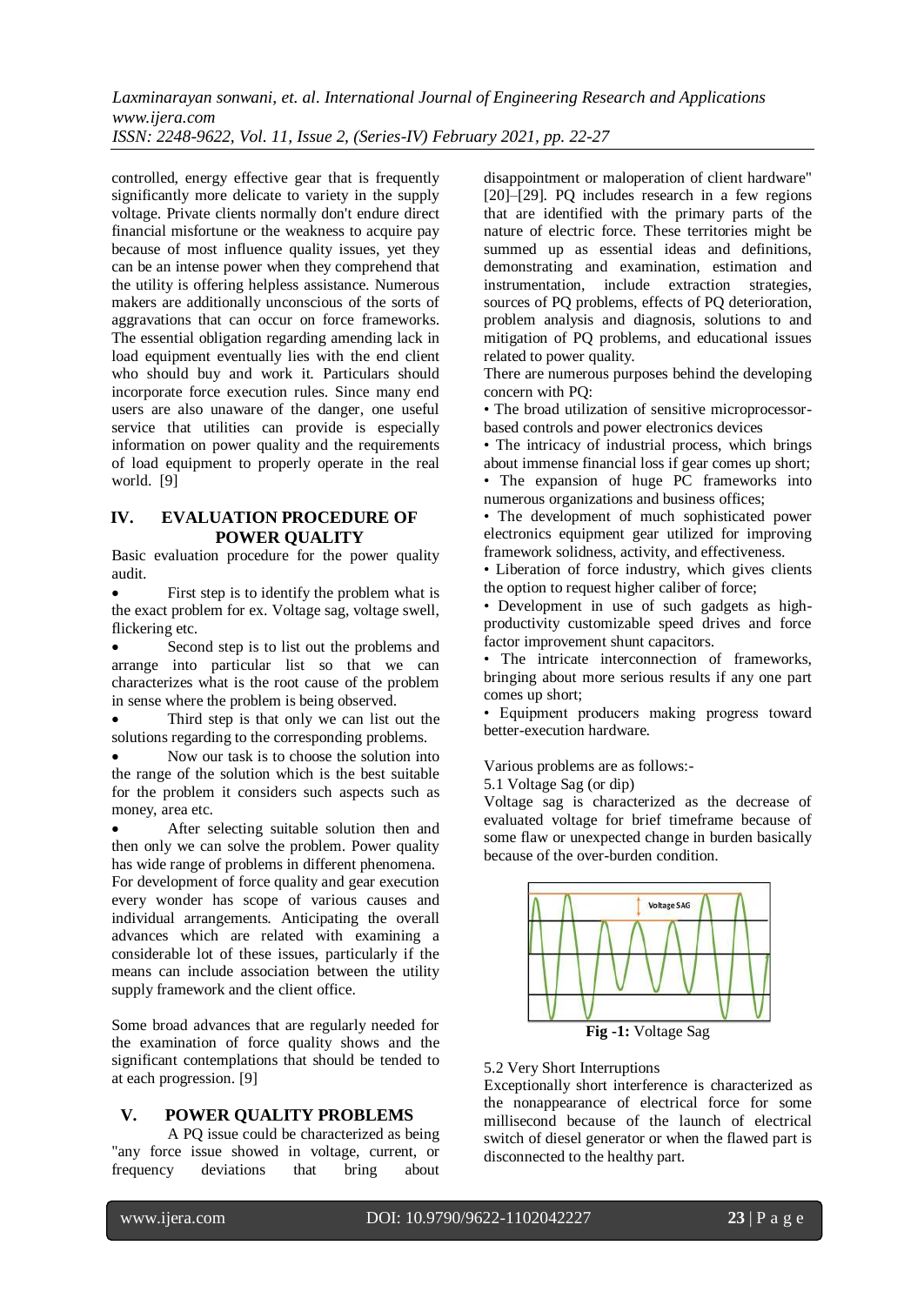

5.3 Long Interruptions

Long Interruption is characterized as the nonappearance of electrical power supply for long time because of the equipment disappointment or because of the protection disappointment or because of the flaw.



4.4 Voltage Spike

Voltage Spike is characterized as the abrupt expansion in the evaluated voltage for brief timeframe period because of the lighting stork or due to the impulse.



5.5 Voltage Swell

Voltage swell is characterize as the expansion in the evaluated voltage because of abrupt separating of the heap or because of the highly capacitive load.



#### 5.6 Harmonic Distortion

Harmonic distortion is the distorted wave waveform of the ordinary waveform because of the load. Essentially sounds is the waveform which has the frequency of integral multiple of the fundamental waveform.[9]



Fig 6- harmonic distortion

# **VI. ARTIFICIAL INTELLIGENCE**

6.1 History of Artificial Intelligence: Artificial Intelligence consciousness was first proposed by John McCarthy in 1956 in his first scholastic meeting regarding the matter. Machines working like people started to be the focal point of researcher's psyche and whether on the off chance that it is conceivable to cause machines to have a similar capacity to think and learn without anyone else was presented by the mathematician Alan Turing. Alan Turing had the option to place his theories and inquiries into activities by testing whether "machines can think"? After arrangement of testing (later was called as Turing Test) incidentally, it is conceivable to empower machines to think and learn much the same as people.

6.2 Introduction and techniques of Artificial Intelligence

Artificial Intelligence is the field of study that portray the capacity of AI simply like people and the capacity to react to specific practices otherwise called (A.I.).[19] An expansive meaning of AI can be the robotization of exercises that are related with human thinking, for example, dynamic, critical thinking, learning, perception, and reasoning. The AI instruments important to the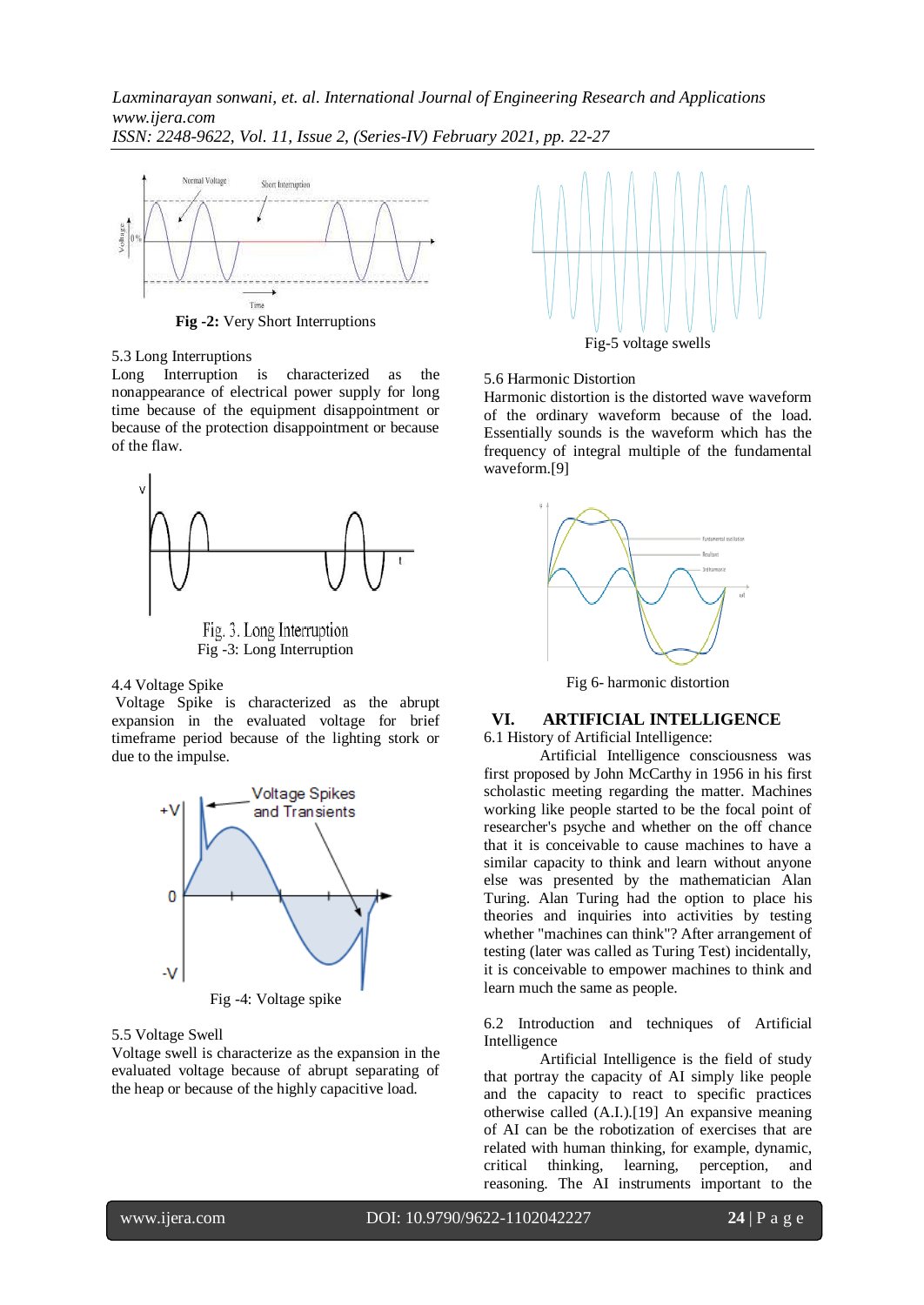electric force local area incorporate fuzzy logic (FL), adaptive fuzzy logic (AFL), expert systems (ESs), artificial neural networks (ANNs), and genetic algorithms (GAs). Master frameworks are an endeavor to copy the human perspective through information portrayal and derivation instruments. Inside a bound space of information, ESs is equipped for dynamic on a level equivalent in quality to human specialists.

#### 6.3 Fuzzy logic

FL is an all the more remarkable variety of crisp logic, where information portrayal is all the more firmly identified with the manner in which people think. FL has the solid induction capacities of master frameworks just as the force of regular (linguistic) information portrayal. FL has been effectively executed in charge applications where framework models don't exist or where the models are numerically intricate and computationally serious.<sup>[1]</sup>

Characteristics and application of Fuzzy Logic

Fuzzification provides oversimplification, superior expressive power, and an improved capability to model a complex problem at low cost and at the same time minimizes problem complexity Fuzzy logic has suitable applications in power system, like reactive power and voltage control, system stability analysis and control, fault analysis, security assessment, load forecasting, power system protection, etc. It can be used to increase the efficiency and for designing physical components of power systems from small circuits to large mainframes.[20]

#### 6.4 Artificial neural network

ANNs emulate the neural cerebrum structure of people. This structure comprises of straightforward number juggling units associated in profoundly complex layer design. ANNs are equipped for speaking to complex (nonlinear) capacities, and they gain proficiency with these capacities through model. [1]

Characteristics and applications of ANNs

ANNs are quick and vigorous and needn't bother with any fitting information on the framework model. Since they are issue lenient, they can deal with circumstances of deficient or degenerate information and data. They have learning and information variation capacity. Then again, ANNs can't play out an undertaking other than the one for which they are prepared. For some other undertaking, they must be retrained. ANNs consistently create the outcome despite the fact that the sources of info information are preposterous. ANNs can be especially valuable for issues which require snappy outcomes, similar to those progressively activity. ANN methods can be applied to control framework security.[20]

### 6.5 Adaptive fuzzy logic

AFL is a fuzzy-logic based paradigm that gets a handle on the learning capacities of ANN or the streamlining abilities of GAs to upgrade the intelligent system's presentation utilizing from the earlier information.

6.6 Genetic algorithm

GAs utilizes the methods of human hereditary development to produce ideal arrangements. GAs might be considered as a multidimensional improvement strategy dependent on a hereditarily irregular web index [1]

6.7 Pros and Cons of Artificial Intelligence Advantages

- Reduction in Human Error
- Takes risks instead of Humans
- Available 24x7
- Helping in Repetitive Jobs
- Digital Assistance
- Faster Decisions
- Daily Applications
- New Inventions

Disadvantages

- High Costs of Creation
- Making Humans Lazy
- Unemployment
- No Emotions
- Lacking Out of Box Thinking[21]

# **VII. APPLICATIONS IN POWER QUALITY**

#### 7.1 FUZZZY LOGIC

FL and AFL are arising as incredible AI procedures. A few uses of fuzzy logics in PQ have been created they are

- diagnosing PQ issues;
- giving pragmatic help to PQ work force;
- managing data and information mining;
- instructing utility staff and clients;
- characterizing PQ aggravations;
- versatile metering of force, rms voltage, and rms current;
- allocating capacitor banks while maintaining harmonic distortion levels within acceptable limits;
- estimating power quality indices using fuzzy constraints
- finding wellsprings of unsettling influences in power frameworks;
- building up a general PQ director with a FLbased control plot;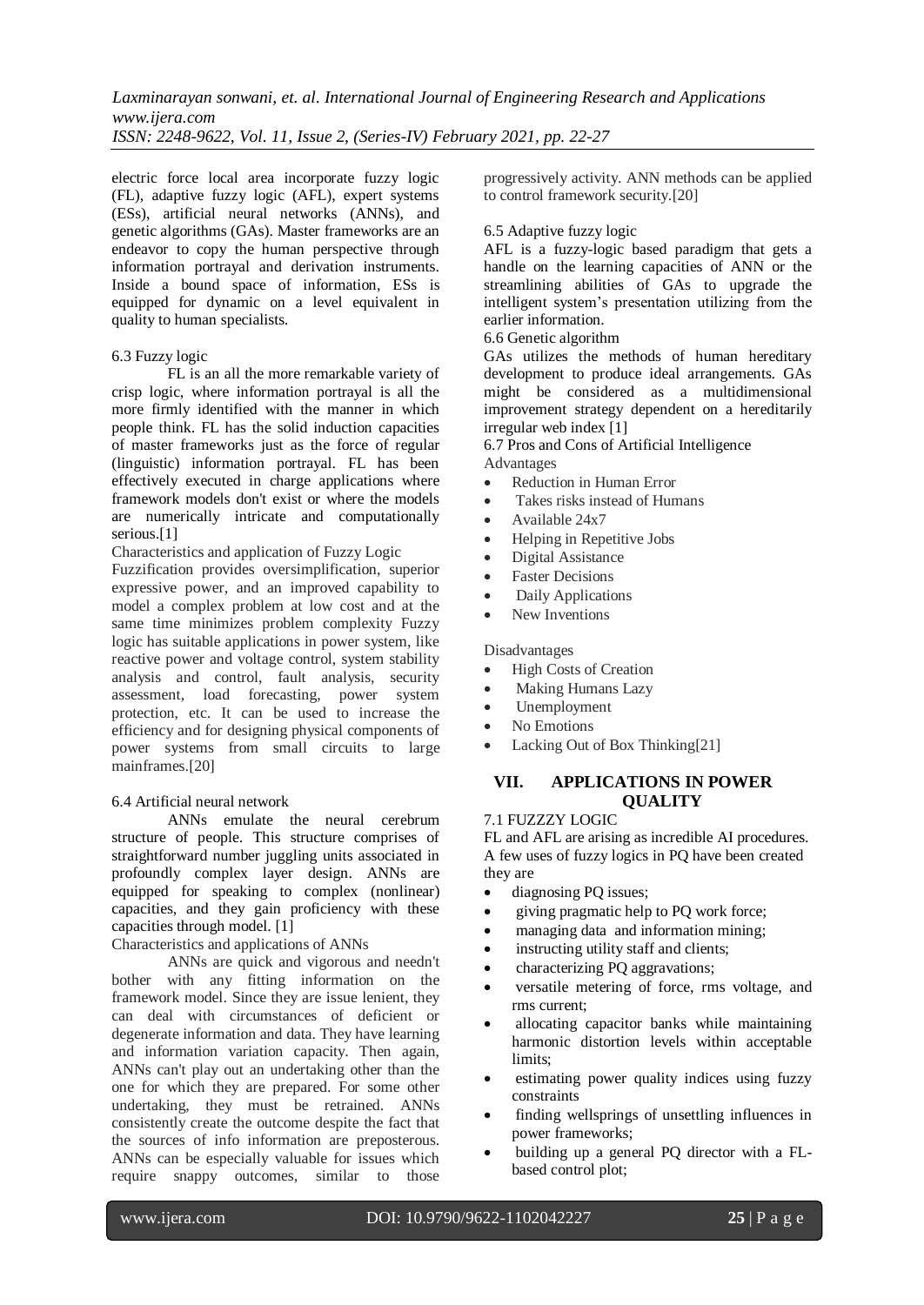- computerizing the ID of irregular framework activity utilizing versatile fuzzy methods;
- anticipating framework strange activity;
- Robotizing framework VAR control for improved voltage security and better voltage profiles.

#### 7.2 EXPERT SYSTEMS APPLICATIONS

Albeit expert system is costly and tedious in their turn of events, some examination including the utilization of master frameworks in PQ has been reported. Such applications incorporate

- Characterizing contorted voltage and current waveforms into classifications
- investigating sounds utilizing master framework innovation;
- creating methods for PQ critical thinking in a specialist framework structure;
- estimating and dissecting electromagnetic similarity;
- mechanizing deficiency examination and issue area;
- distinguishing PQ occasions through an adaptable framework;
- overseeing PQ information;
- Instructing staff associated with power quality.

## 7.3 NEURAL NETWORKS APPLICATIONS

ANNs are among the most seasoned AI procedures; they have been around the power research field for a long while. Neural organizations have been applied broadly in PQ. Primary applications incorporate

- distinguishing PQ occasions from non power quality ones;
- modeling the patterns of harmonic creation from singular fluorescent lighting frameworks;
- estimating harmonic distortions and PQ in force organizations;
- recognizing constantly PQ occasions utilizing the wavelet change related to neural organizations;
- recognizing high-impedance issue, fault like burden, and typical burden current examples;
- breaking down consonant twisting while at the same time dodging the impacts of commotion and sub harmonics;
- Building up a screening apparatus for the force framework designer to use in tending to PQ issues.

#### 7.4 GAS AND PQ

GAs are viewed as a excellent intelligent paradigm for enhancement utilizing a multipoint, probabilistic, irregular, guided search instrument. A few uses of GA in force quality are reported. Ideal choice of lighting innovations with a target of reducing harmonic distortion is one; ideal position of capacitor banks is another. Versatile metering utilizing GA to advance examining rates is likewise detailed

7.5 GENERAL APPLICATIONS OF AI IN PQ

The writing contains a lot of work including some broad applications and conversations with respect to both AI and PQ. The issues are different and don't fall explicitly under any of the above groupings A portion of the applications are

- examining the capability of applying AI methods in power quality;
- building up a caution preparing framework and determination framework for a force network utilizing AI apparatuses;
- incorporating AI and progressed correspondence advances in substation intelligent electronic devices (IED);
- utilizing MATLAB/SIMULINK and several AI toolboxes for the simulation of transient phenomena and harmonic propagation;
- using a fault-tree induction algorithm for classifying power quality voltage/current waveforms.

## **VIII. RESULT**

The review of artificial intelligence techniques in improvement of power quality has been done. Artificial intelligence plays a very important role in power quality improvement.

#### **REFERENCE**

- [1]. W. R. Anis Ibrahim and M. M. Morcos, "Artificial intelligence and advanced mathematical tools for power quality applications: a survey," in *IEEE Transactions on Power Delivery*, vol. 17, no. 2, pp. 668- 673, April 2002, doi: 10.1109/61.997958.
- [2]. F. D. Martzloff and T. M. Gruzs, "Power quality site surveys: Facts, fiction, and fallacies," IEEE Trans. Ind. Applicat., vol. 24, pp. 1005–1018, June 1988.
- [3]. S. Madan and K. E. Bollinger, "Applications of artificial intelligence in power systems," Elect. Power Syst. Res., vol. 41, pp. 117–131, 1997.
- [4]. A. M. Wildberger, "Overview of exploratory research in soft computing applications to power systems at the Electric Power Research Institute," in Proc. IEEE Int. Conf. Syst., Man, Cybern., vol. 3, Vancouver, BC, Canada, 1995, pp. 2007–2012.
- [5]. C.-C. Liu, "Intelligent systems applications to power systems," IEEE Comput. Appl. Power, vol. 10, pp. 21–24, 1997.